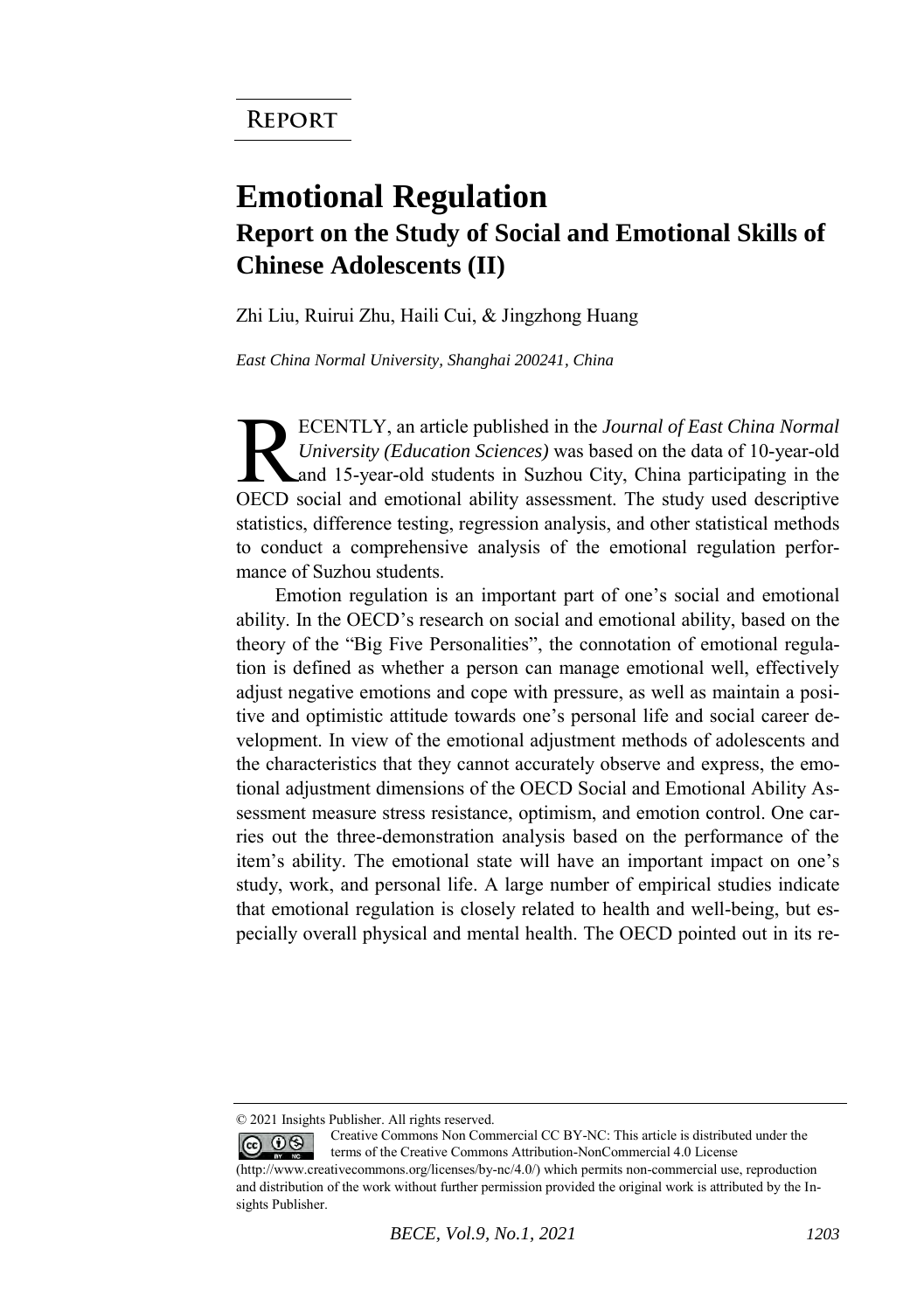search report that emotion regulation is of great significance to the life development of children and adolescents and is closely related to many life outcome variables (such as educational expectations, test anxiety, life satisfaction, happiness, health, etc.). With the increasing uncertainty of current social development, students must face many sudden changes in learning, living environment, and interpersonal relationships. In this case, regulating emotions is particularly important for students. When cannot adapt and adjust, anxiety, depression, pessimism, and other emotions may result. Therefore, it is extremely important and urgent to teach young students to regulate and manage emotions well.

The sampling of the OECD Youth Social and Emotional Ability Research is systematically conducted from all eligible schools and students in the participating cities, specifically to all primary and secondary schools in the 6 districts and 4 county-level cities under the jurisdiction of Suzhou City. The study uses a stratified two-stage cluster sampling method. The 10-yearold group and the 15-year-old group constituted 3,800 and 3,750 subjects, respectively, with the total sample size being 7,550. The research results are divided into three parts, including overall condition, analysis on predictive variables of emotion regulation, and variables of emotion regulation and life outcome. The analysis shows differences in the students' abilities to resist stress, their optimism, and emotional control according to age, gender, urban and rural areas, and school categories. There is a correlation among the 15 abilities of the "Big Five Personalities" model, which one can analyze from multiple levels through regression analysis. One may also explore the predictive variables of students' emotion regulation and the influence of emotion regulation on the five major life outcome variables. The details are as follows:

## **The Overall Situation of Emotional Regulation**

The overall performance of Suzhou students in emotional regulation reveals the scores of various sub-abilities of emotional regulation, the correlation between emotional regulation and other sub-abilities, and the differences in age, gender, urban and rural areas, and school types of emotional regulation. The study found that among 10-year-old students, anti-stress, optimism, and emotional control were significantly related to other abilities ( $p < 0.01$ ). Optimism and emotional control were at a medium-to-high level, with an impact coefficient of 0.60. Anti-stress and optimism were at a medium-to-high level. The level-related influence coefficient was 0.57, and emotional control and anti-stress were also related to the middle and high levels, with an influence coefficient of 0.57. Anti-stress, optimism, and emotional control were significantly related to other abilities ( $p < 0.01$ ) among students in the 15-year-old group. Optimism and emotional control were related to a medium-to-high level, with an impact coefficient of 0.62. Anti-stress and optimism were related to a medium-to-high level. The influence coefficient was 0.60. Emotional control and anti-stress were also related to the middle to high level, and the influence coefficient was 0.57.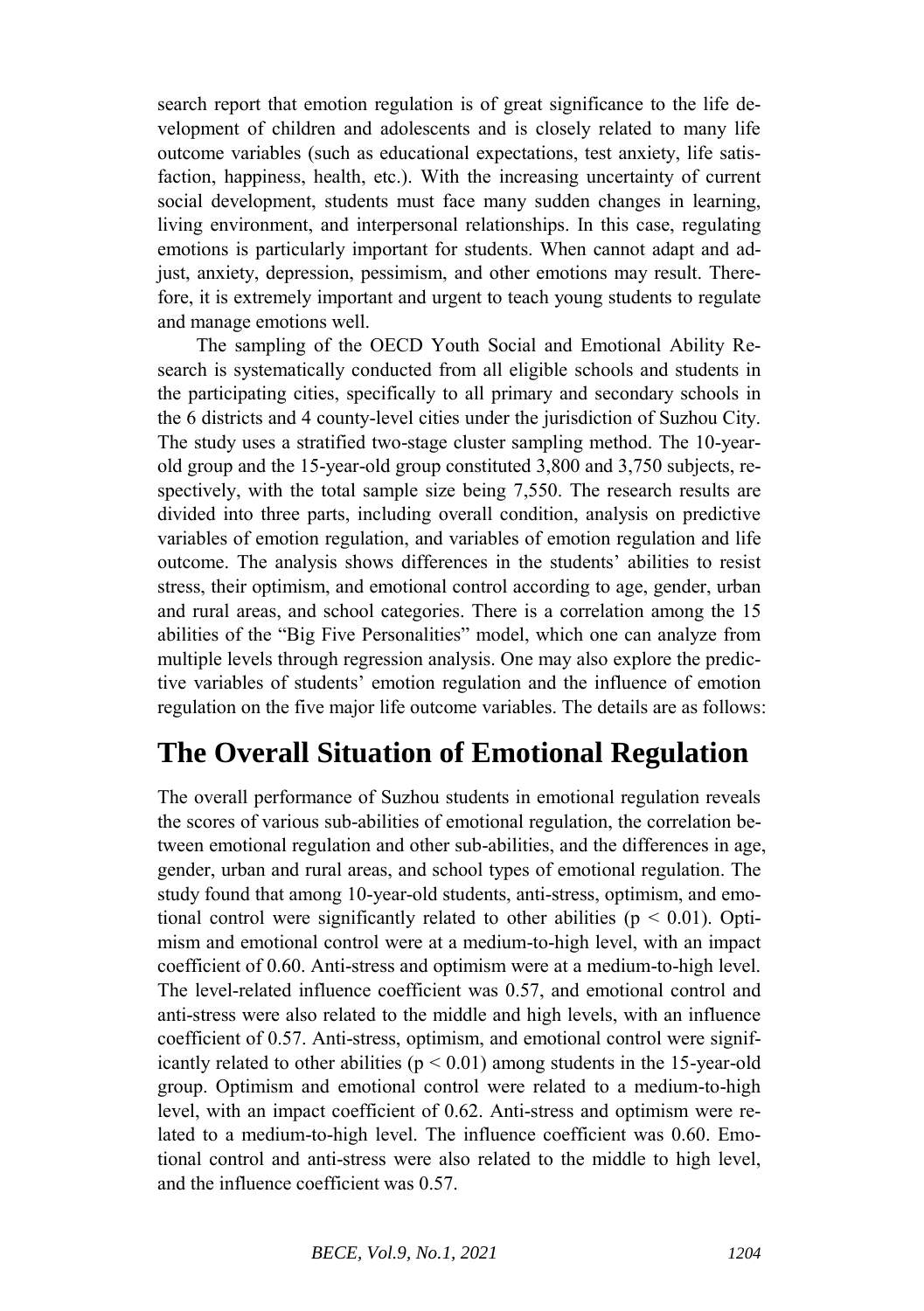There were also significant differences in the score performance of various sub-abilities of emotion regulation in age, gender, urban and rural areas; the differences between general high school and vocational high school were insignificant. There is a substantial difference between the age-based tripartite evaluations of students, parents, and teachers. The evaluations of the 10 year-old group by students and teachers are 0.08-66 points higher than those of the 15-year-old group, while the parents' evaluations of the 10-year-old group are lower than 15 11-23 points in the age group. With the increase of age, the difference in the ability of male and female students in the dimension of emotion regulation will change. In the lower age group, there is little difference between boys and girls, but in the higher age group, boys have better emotional regulation ability than girls. Students in the central city indicate better emotional regulation than that of the rural students. The urbanrural differences in the three abilities of anti-stress, optimism, and emotion control in the 10-year-old group are statistically significantly different from 0  $(p < 0.01)$ , indicating the central city students' emotional regulation is significantly higher than in rural areas. The 15-year-old students have relatively small differences in the mean of these 3 abilities, and there is no statistically significant difference.

## **Analysis of Predictors of Emotion Regulation**

It is necessary to use multiple regression to analyze the factors that affect emotional regulation development, including background variables, student variables, teacher variables, school variables, and family variables.

Regarding the background variables, in the 10-year-old group of students, the two variables of family possessions and the number of family books have stable and significant positive effects on the three emotional regulation abilities. The P values are all less than 0.01, and the coefficients respectively are 0.24. 0.09. In the 10-year-old group of students, the three variables of parents' highest education, family possessions, and family book collection have stable and significant positive effects on the three abilities of emotional regulation. The P values are all less than 0.01, and the coefficients are 0.01, 0.17, 0.01, respectively.

Regarding student variables, in general, whether it is a 10-year-old or a 15-year-old student, the six variables of security, friendship, good habits of friends, friendliness of classmates, outdoor activity time and growth-oriented thinking are all related to emotional regulation. The item ability has a significant and stable positive impact ( $p < 0.01$ ), and a wide range of social relationships negatively impacts the 10-year-old group of students ( $p < 0.01$ ) and positively impacts the 15-year-old group of students ( $p < 0.01$ ).

Regarding teacher variables, for the 10-year-old group of students, the two variables of teacher-student relationship and teaching age have stable and significant positive effects on the three abilities of emotional regulation dimensions ( $p < 0.01$ ), with coefficients around 0.18 and 0.05. For the 15year-old students, the three abilities of the teacher-student relationship in the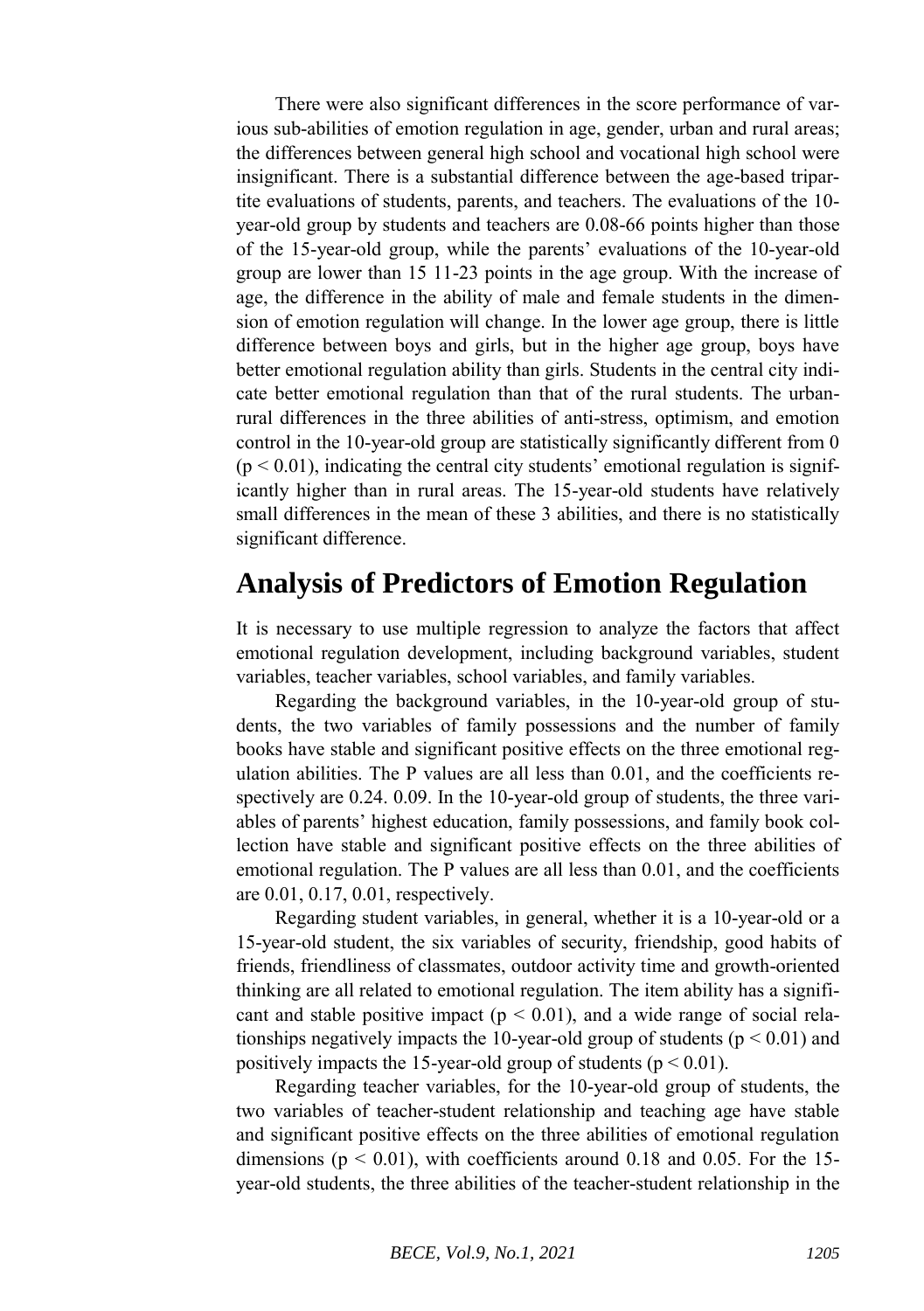emotional regulation dimension have stable and significant positive effects (p  $<$  0.01), with a coefficient of about 0.16. Whether it is a 10-year-old or a 15year-old student, the teacher-student relationship can have a stable and significant positive impact on the three abilities of stress, optimism and emotional control. In addition, for the 10-year-old group of students, the teacher's high expectations have a negative impact on students' emotional regulation  $(p < 0.01)$ , but for the 15-year-old group, similar effects are not obvious (p = 0.01).

Regarding school variables, for the 10-year-old group of students, the three variables of school belonging, school cooperation atmosphere, and extra-school activities have stable and significant positive effects on the three abilities of emotion regulation ( $p < 0.01$ ), with 0.32, 0.15, and 0.09 coefficients, respectively. For 15-year-old students, similar to 10-year-old students, the three variables of school belonging, school cooperation atmosphere, and extra-school activities have stable and significant positive effects on the three abilities of 15-year-old students in the emotional regulation dimension ( $p <$ 0.01), with coefficients of 0.40, 0.05, and 0.09, respectively.

Regarding family variables for the 10-year-old group of students, the three variables of understanding fathers, understanding mothers, and parents' high expectations have stable and significant positive effects on the three emotional regulation abilities ( $p < 0.01$ ) with coefficients of 0.14, 0.11, and 0.06, respectively. Parent-child problems and punitive fathers have a significant negative impact on the three abilities ( $p < 0.01$ ), and the coefficients are 0.17 and 0.00, respectively. This shows that the discordant parent-child relationship and strict fathers hinder students' emotional regulation abilities. For the 15-year-old group of students, the three variables of understanding fathers, punitive fathers, and parents' high expectations have stable and significant positive effects on the three abilities of emotional regulation dimensions  $(p < 0.01)$ , with coefficients of 0.11, 0.05, and 0.07, respectively. The difference in the 10-year-old group is that the strictness of the father's discipline positively correlated to a child's ability to regulate emotions. The degree of influence of understanding parents is generally higher than that of punitive parents, and for 15-year-old students, the influence of fathers is greater than that of mothers. Moreover, punitive mothers have a negative influence on children's emotional regulation. In addition, consistent with the 10-year-old group, the parent-child problem also has a significant negative impact on the three abilities ( $p < 0.01$ ), with a coefficient of about 0.23.

## **Emotion Regulation and Life Outcomes**

From the perspective of academic performance and educational expectations, for the 10-year-old group of students, the optimism of emotional regulation and emotional control has a stable and positive impact on students' performance in Chinese, Mathematics, and Art  $p < 0.01$ ). In contrast, the influence of optimism is greater (coefficients are 0.06, 0.06, 0.05, respectively). Compared with students in the 15-year-old group, optimism and emotional con-